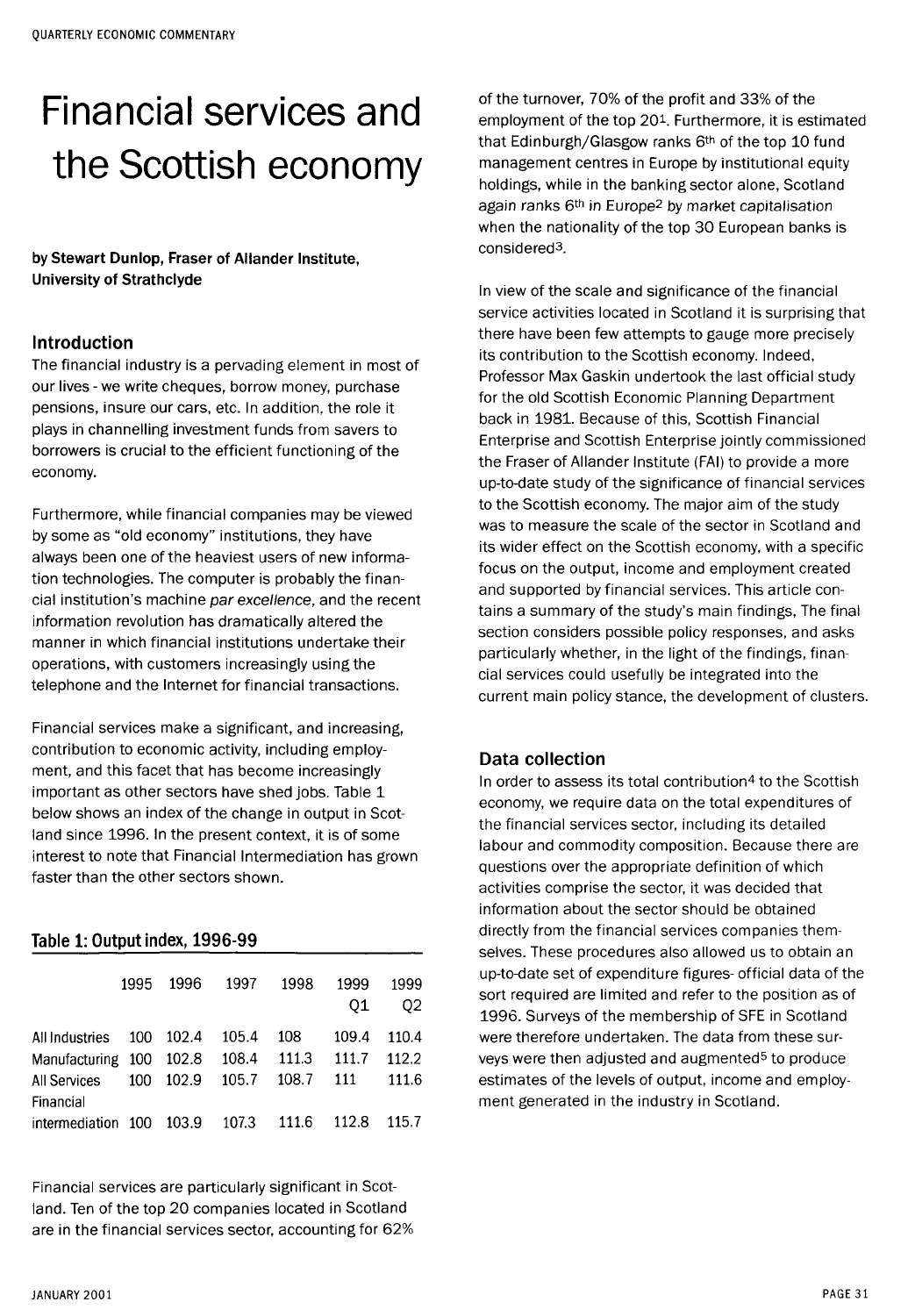#### Direct and total economic impacts

The central aim of the study was to assess the total economic benefits that financial services provide to the Scottish economy. It is important to note that this total effect is greater than that measured by the initial activities of any individual company within the sector, or by the sector as a whole, due to what are termed multiplier impacts.

For example, in order to produce any type of financial service, such as banking or insurance, the company involved will need to make expenditures on both staff and goods and services. These expenditures will then be used to create output in the banking or insurance sector. The output created is termed that company's initial, or direct, output.

However, this initial impact does not measure the total effect of that financial services company on the Scottish economy. This is because some proportion of these wage and commodity expenditures will be re-spent within Scotland, and will therefore create an additional demand for Scottish goods and services<sup>6</sup>. The initial expenditures made by the company will thus create multiple demands for Scottish output, hence the term multiplier effects. The main aim of the study was to estimate these total, or multiplier, effects of financial services on the Scottish economy.

This was achieved by running the estimated expenditures of the sector through the FAI's Scottish Input-Output Model.<sup>7</sup> In addition, the model also generated estimates of how the total impact of financial services is distributed across other industries in Scotland. This allows us to estimate, for example, not only how many jobs are related to the financial services sector in Scotland, but also to identify the industries in which these jobs are located.

#### Other impacts

The main aim was to estimate the both the initial and total economic impact of financial services on the Scottish economy. However, while this is clearly of considerable importance in terms of how the financial sector impacts upon the wider Scottish economy, the study also examined a number of other important channels through which the sector impacts on Scotland. In total, it examined the following aspects:

- $\rightarrow$  Employment in financial services, both in total and by sector
- $\rightarrow$  The distribution of industry employment across Scotland
- $\rightarrow$  The occupational structure of financial services in Scotland
- $\rightarrow$  Wage distribution in financial services in Scotland

#### The definition of financial services

For the purposes of the study, "financial services", was largely defined with regard to the membership of Scottish Financial Enterprise (SFE). SFE is the sector's trade body in Scotland, and the study's data collection aspects were organised in conjunction with them. The data requirements necessary to conduct the study were onerous, and the benefits of conducting the study in conjunction with SFE were obvious, in terms of access to a company database, contact details and, in particular, the use of its good offices to increase the response rate. With SFE's backing, we were able to collect a very detailed and up-to-date set of economic data on the industry's operations.

#### Table 2: Scottish financial services sector

#### Banks

Investment Administration Life Assurance & Insurance Merchant Banks, Finance Companies & Corporate Advisers Fund Managers & Investment Trusts Market Makers, Brokers, Dealers, Stockbrokers Accountants & Tax Advisers Corporate Lawyers Building Societies Actuaries & Insurance Advisers Professional Institutions

The sectoral breakdown of the industry used in the study is shown in Table 2. The definition used is largely non-controversial and simply reflects the actual composition of the industry in Scotland. However, we do note the following:

- $\rightarrow$  The definition includes the relatively novel sector "Investment Administration". This sector is composed of new, externally owned operators, who are largely involved in back-office processing operations.
- $\rightarrow$  We have included Corporate Lawyers within the financial services sector. While this is typically included under Other Business Services<sup>8</sup> , our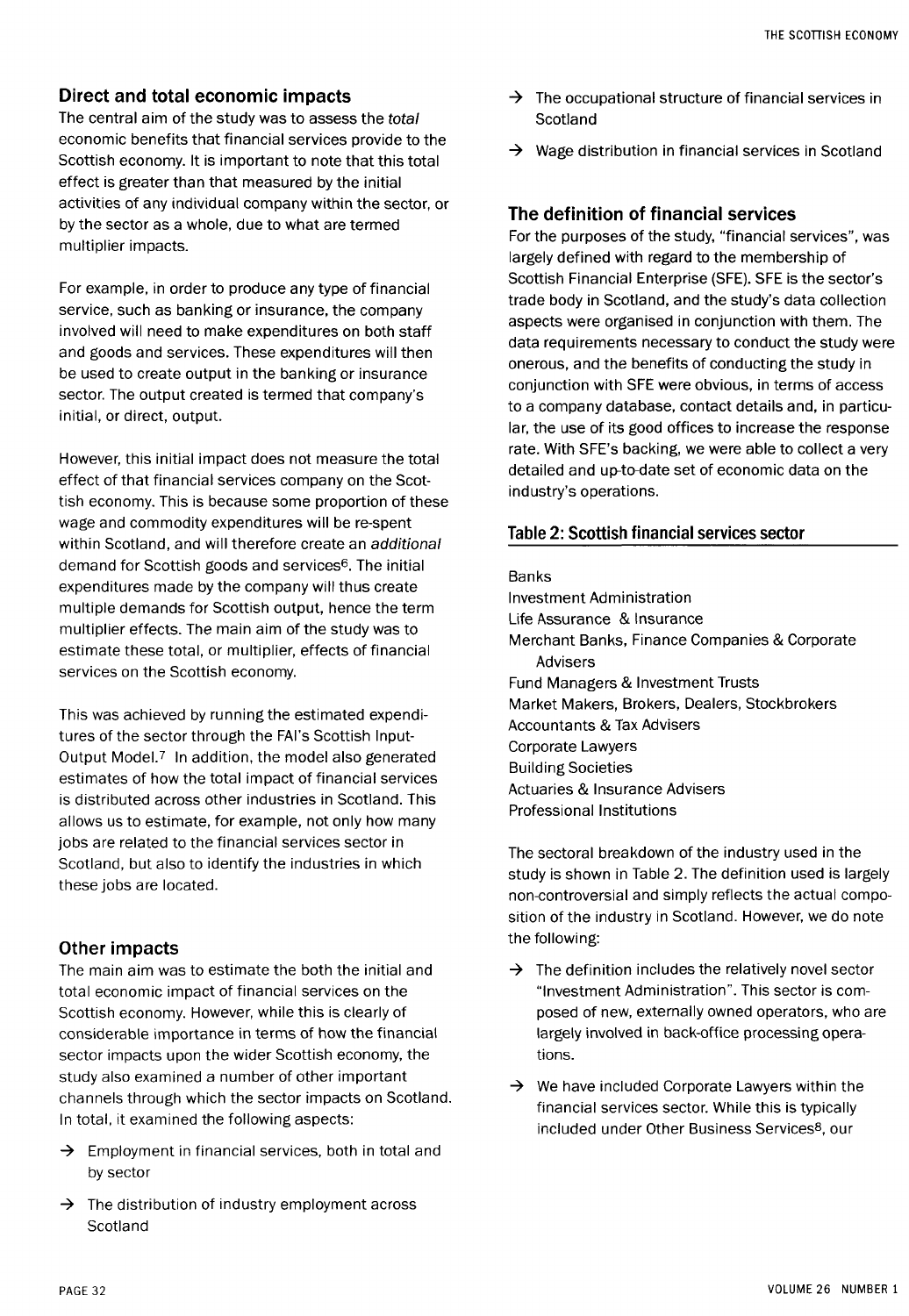understanding here is that SFE member companies can properly be included as part of the financial sector because they largely undertake legal work which supports financial transactions. Other types of legal employment (for example, conveyancing, divorce and criminal work) have been excluded.

 $\rightarrow$  Accountants and Tax Advisers, again typically included under Other Business Services, have also been included as part of the financial services sector.

## Main findings

#### **Employment - Survey response**

Table 3 below shows the estimated level of employment in SFE member companies<sup>9</sup>. Note that that the level of employment shown - 59,173 Full Time Equivalent jobs was constructed directly from questionnaires to SFE members. It is less than the number estimated by official sources, and the main reason for this disparity is that the figures have been assembled only from SFE members. As such, estimated employment does not cover all companies who operate in financial services in Scotland - according to government data, actual employment measures 90,600 FTE jobs<sup>10</sup>. While the questionnaire returns are used to discuss a number of aspects of the structure of financial services, the employment estimate is subsequently adjusted to bring it in line with official estimates, most importantly when we turn to discuss the industry's total economic impact on Scotland.

#### Table 3: Employment in the financial services sector in Scotland - SFE Survey response

| Sector                                | Total  | %    |
|---------------------------------------|--------|------|
| Banks                                 | 25,352 | 42.8 |
| Investment Administration             | 2.600  | 4.4  |
| Life Assurance & Insurance            | 19,446 | 32.9 |
| Merchant Banks, Finance Companies     |        |      |
| & Corporate Advisers                  | 1,149  | 1.9  |
| Fund Managers & Investment Trusts     | 3,305  | 5.6  |
| Market Makers, Brokers, Dealers,      |        |      |
| Stockbrokers                          | 459    | 0.8  |
| <b>Accountants &amp; Tax Advisers</b> | 2577   | 4.4  |
| Corporate Lawyers                     | 3477   | 5.9  |
| <b>Building Societies</b>             | 361    | 0.6  |
| Actuaries & Insurance Advisers        | 300    | 0.5  |
| Professional Institutions             | 146    | 0.2  |
| Total                                 | 59.173 | 100  |

As expected, the two biggest sectors are Banking and Life Insurance and Assurance, which together account for just over three-quarters of total employment. Employment is fairly small in the newest section of the industry, Investment Administration, where there are only 2,600 FTE jobs, equal to 4.4% of total employment. However, it is worth noting that all of these jobs have been created recently. Also, this figure is likely to already be out of date because several of the companies contacted were either in the process of setting up their operations, or of expanding towards their expected employment levels.

#### **Employment distribution**

Just over half (50.6%) of all financial services employment was located in Edinburgh, the traditional centre of the financial sector in Scotland, with 16% located in Glasgow, so the two main cities clearly dominated in employment terms. However, several large companies headquartered in Edinburgh and Glasgow were not able to provide a full breakdown of how their employment was distributed across Scotland, and this figure undoubtedly understates the dominance of the two main cities. Other areas also showed some significant concentrations in parts of the industry, generally because one or two companies had large offices there. These included Fife (in Building Societies), Tayside (Insurance, Fund Management) and Grampian (Fund Management).

#### **Occupation and Wage Distribution**

While the main thrust was to examine how financial services supports economic activity across Scotland, we have already noted that this is not the only reason why the sector is important to Scotland's economic welfare. For example, one interesting finding is that the direct contribution of financial services to GDP in Scotland (7%, see below) is above its contribution to employment (5%). This relatively smaller contribution to employment than to GDP provides a clue to another important finding. Labour productivity in the sector is comparatively high and this is in part accounted for by the relatively high share of employees in managerial and professional occupations. Around 34 percent of employees can be classified to the managerial and professional groups compared to a figure of about 25 percent for the Scottish economy as a whole.

The reason why the sector in Scotland offers such a high proportion of 'quality jobs' is twofold. First, financial intermediation requires sophisticated skills including bankers, accountants, actuaries, lawyers and IT professionals, as well as middle and senior management. Secondly, and crucially, the industry in Scotland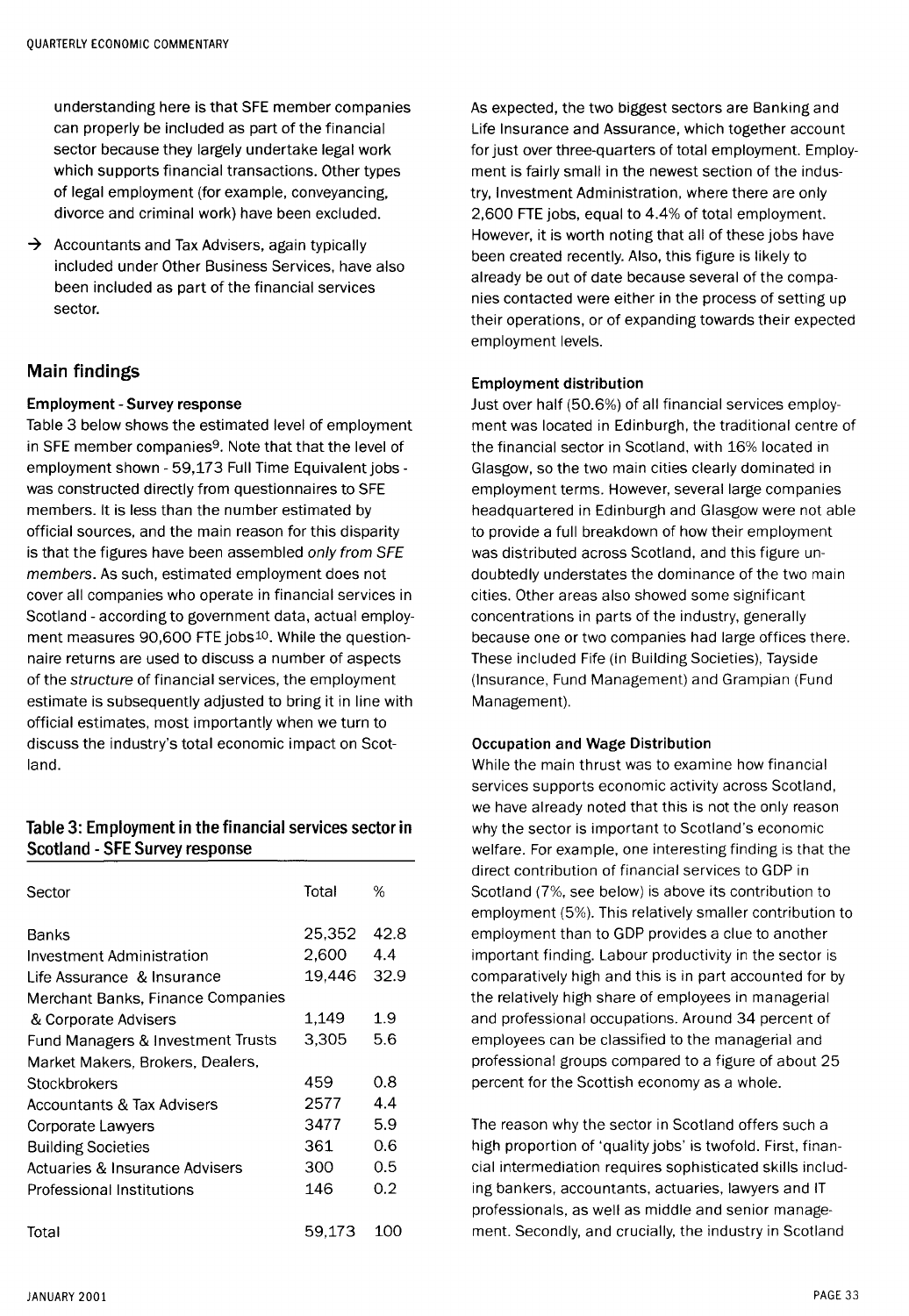continues to retain a significant degree of domestic control with the presence of a range of headquarters functions contributing to the demand for highly skilled staff. The significance of this for the Scottish economy cannot be underestimated. It means that many skilled workers and potential senior staff have the opportunity of a career path that lies wholly within Scotland. Unlike many other manufacturing and service sector activities in Scotland, career advancement need not require a move south or abroad with the associated loss of talent to the Scottish economy<sup>11</sup>.

Table 4 shows our estimates of the number of Managerial and Professional employees in financial services. Unfortunately, the figures in Table 4 again suffer from several significant omissions, particularly in that two of the major clearing banks were not able to detail the number of professional employees. The figures therefore clearly underestimate the extent of professional employment in financial services. In the one bank that did provide this data, around 9% of all staff were listed as I.T professionals, a figure that indicates the current importance of electronics skills to the Banking sector<sup>12</sup>.

## Table 4 Scottish Financial Services Sector, Managerial and Professional Employment

|                              | Scotland % of all | Employment |
|------------------------------|-------------------|------------|
| All Sectors                  |                   |            |
| Managerial Employment        |                   |            |
| Directors, Divisional Heads  |                   |            |
| and Senior Managers          | 1,262             | 2.9        |
| Middle Managers              | 3,330             | 7.8        |
| Other Managers               | 3,382             | 7.9        |
| All Managers                 | 7.975             | 18.6       |
| Professional Employment      |                   |            |
| Lawyers                      | 807               | 1.9        |
| Management/Chartered         |                   |            |
| Accountants                  | 567               | 1.3        |
| <b>Bankers</b>               | 3.719             | 8.7        |
| Actuaries                    | 279               | 0.6        |
| IT Professionals             | 845               | 2.0        |
| Other Professional Employees | 443               | 1.0        |
| All Professional             | 6.659             | 15.5       |
| <b>Total Employment</b>      | 42,903            | 100.0      |
|                              |                   |            |

We can obtain a further indication of the significance of financial services by examination of its wage structure, detailed in Table 5.

#### Table 5 Scottish Financial Services

| Numbers in each<br>Wage Band | Number | % of all<br>Employment |  |
|------------------------------|--------|------------------------|--|
| All Sectors                  |        |                        |  |
| Over 250K                    | 85     | 0.2                    |  |
| 250-100K                     | 258    | 0.6                    |  |
| 100-50K                      | 1.427  | 3.1                    |  |
| 50-30K                       | 5.052  | 11.0                   |  |
| $30-12K$                     | 25,496 | 55.5                   |  |
| Under 12K                    | 13.604 | 29.6                   |  |
| Total                        | 45.921 | 100.0                  |  |

Wage levels undoubtedly give an indication of employee status and the analysis of wage distribution is complementary to that of occupational structure. Table 5 shows that an estimated 1770 people in responding companies<sup>13</sup> earned more than £50,000, further confirmation that financial services is of considerable importance in providing talented individuals with both a career path and an incentive to base themselves in Scotland.

In addition, 85 people were paid over £250,000. These represent a small but significant number of individuals who, on the reasonable assumption that high salary indicates high business status, are clearly powerful business leaders. The ability of these individuals to achieve such status results from the presence of a healthy financial services sector in Scotland, and is plainly influenced by the fact that a significant clutch of companies are headquartered here.

#### **Expenditure in Scotland**

One key route through which the financial services sector has an impact on the wider Scottish economy is through the hiring of local labour and the purchase of goods and services from Scottish suppliers. The greater the degree of local purchases the more integrated the sector is with the local economy and the more the economy benefits from the growth of financial services. This effect is clearly one of the major determinants of the sector's wider impact on Scotland, which is discussed in detail below.

While the degree of integration varies across the sector, it nevertheless compares quite favourably with others. For example, in the three biggest sub-sectors: banking; life assurance & insurance; and fund management, 58 percent, 64 percent and 74 percent, respectively, of total expenditures are placed in Scotland. While these percentages are somewhat less than the average for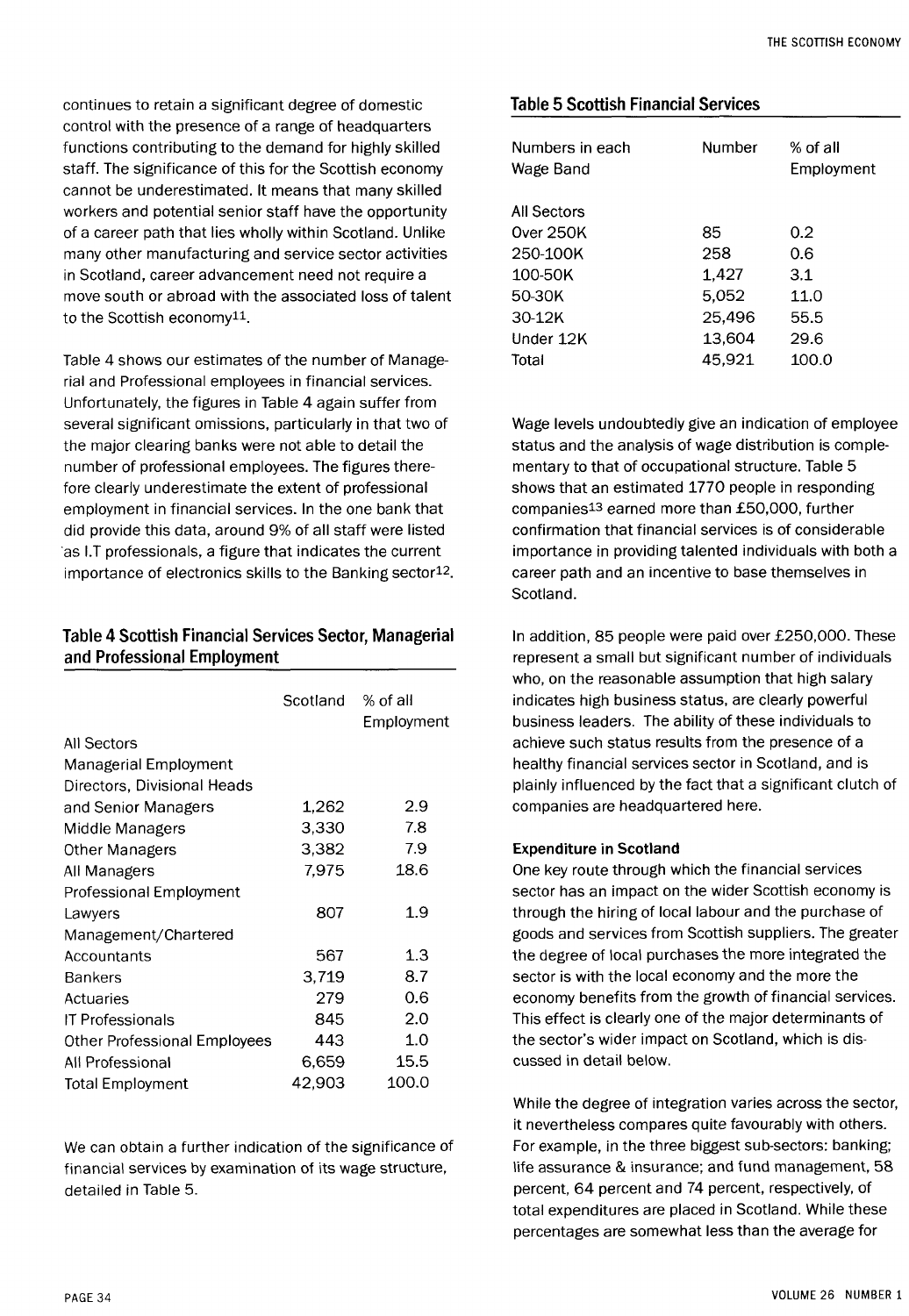the service sector in Scotland of 86 percent, they are generally greater than the manufacturing average of 58 percent. However, these comparisons are to the disadvantage of financial services because the method of calculation of the local expenditure proportion in the comparators assumes that all wage expenditure is incurred in Scotland, which is unlikely to be the case. The same assumption is not made for financial services since we were able to draw directly on data from our survey. If the same assumption is applied to our data then the local expenditure rates become 83%, 76% and 77% for the three main financial sectors respectively.

#### **Employment impact**

The direct and total employment impact of financial services on Scotland is shown in Table 6.

#### Table 6: Employment impacts, financial services

|                                       | Initial Additional |        | Total   | Multiplier |
|---------------------------------------|--------------------|--------|---------|------------|
|                                       | Emp.               | Emp.   | Emp.    |            |
| Banks                                 | 28.617             | 29,556 | 58,173  | 2.03       |
| Investment Administration             | 2,600              | 2.166  | 4,767   | 1.83       |
| Life Assurance & Insurance 19,446     |                    | 18,594 | 38,040  | 1.96       |
| Merchant Banks, etc                   | 1.149              | 1,660  | 2,809   | 2.45       |
| Fund Managers & Investment            |                    |        |         |            |
| Trusts                                | 6,697              | 7.778  | 14.475  | 2.16       |
| Market Makers, etc                    | 459                | 408    | 867     | 1.89       |
| <b>Accountants &amp; Tax Advisers</b> | 9,845              | 10,458 | 20,303  | 2.06       |
| Corporate Lawyers                     | 3,477              | 2,533  | 6,010   | 1.73       |
| <b>Building Societies</b>             | 1.670              | 1.148  | 2.818   | 1.69       |
| Professional Institutions             | 146                | 195    | 341     | 2.34       |
| Other Financial Institutions          | 16,495             | 14,654 | 31.149  | 1.89       |
| <b>All Financial Services</b>         | 90.600             | 89.152 | 179.752 | 1.98       |

The initial (or direct) employment is estimated at 90,600, compared to the 60,000 shown in Table 1 above. This reflects that Labour Force Survey (LFS) figures, which cover all financial services employment in Scotland, have been used to gross the SFE estimates up so that all Scottish employment in financial services is now covered by the impact analysis<sup>14</sup>.

Once the secondary impact is calculated (which arises both from wage expenditure by employees and expenditure at suppliers by the companies), we estimate that a further 89,152 FTE employees in other sectors in Scotland are related to financial services. In total, therefore, almost 180,000 FTE jobs across Scotland are related to the demands created by the financial services industry.

This finding can be placed in a wider context. LFS figures from mid-1999 estimate that there are a total of 1,692,049 FTE jobs in all sectors across the whole of Scotland. We estimate therefore that around 11% of all Scottish jobs are related, directly or indirectly, to the financial industry.

Specific sectors benefiting from these knock-on effects include retail & wholesaling, where 16,400 jobs are directly related to the financial services sector, manufacturing (7,300 jobs) other business services (7,200 jobs), other services (6,900 jobs), hotels & catering (5,800 jobs), property (5,700 jobs) and post & telecommunications (4,700jobs).

## **Output impact**

Table 7 depicts the effect of financial services on Scottish output.

# Table 7: Output multipliers, financial services

|                               | Initial | Additional | Total         | Multiplier |
|-------------------------------|---------|------------|---------------|------------|
|                               | Output  |            | Output Output |            |
|                               |         |            |               |            |
| Banks                         | 3.086   | 3.555      | 6.641         | 2.15       |
| Investment Administration     | 123     | 238        | 361           | 2.93       |
| Life Assurance & Insurance    | 1.234   | 2.294      | 3.528         | 2.86       |
| Merchant Banks, etc           | 94      | 181        | 275           | 2.93       |
| Fund Managers &               |         |            |               |            |
| <b>Investment Trusts</b>      | 544     | 1.043      | 1.587         | 2.92       |
| Market Makers, etc            | 29      | 53         | 82            | 2.83       |
| Accountants & Tax Advisers    | 870     | 1.216      | 2.086         | 2.40       |
| Corporate Lawyers             | 334     | 322        | 656           | 1.96       |
| <b>Building Societies</b>     | 51      | 60         | 111           | 2.18       |
| Professional Institutions     | 31      | 48         | 79            | 2.55       |
| Other Financial Institutions  | 783     | 1.523      | 2.306         | 2.95       |
| <b>All Financial Services</b> | 7.179   | 10.533     | 17.712        | 2.47       |

We estimate the direct effect of financial services to be that it creates £7.18Bn of direct output in Scotland. However, when all additional impacts are included, over £17.7Bn worth of output across the whole of the Scottish economy is related to the demands created by financial services.

We can also estimate the contribution that financial services make to Scottish Gross Domestic Product (GDP). Scottish Executive data on total employee compensation is available from Scottish Economic Statistics<sup>15</sup>. Figures on this are available only up to 1997, and we have estimated 1999 figures by fitting a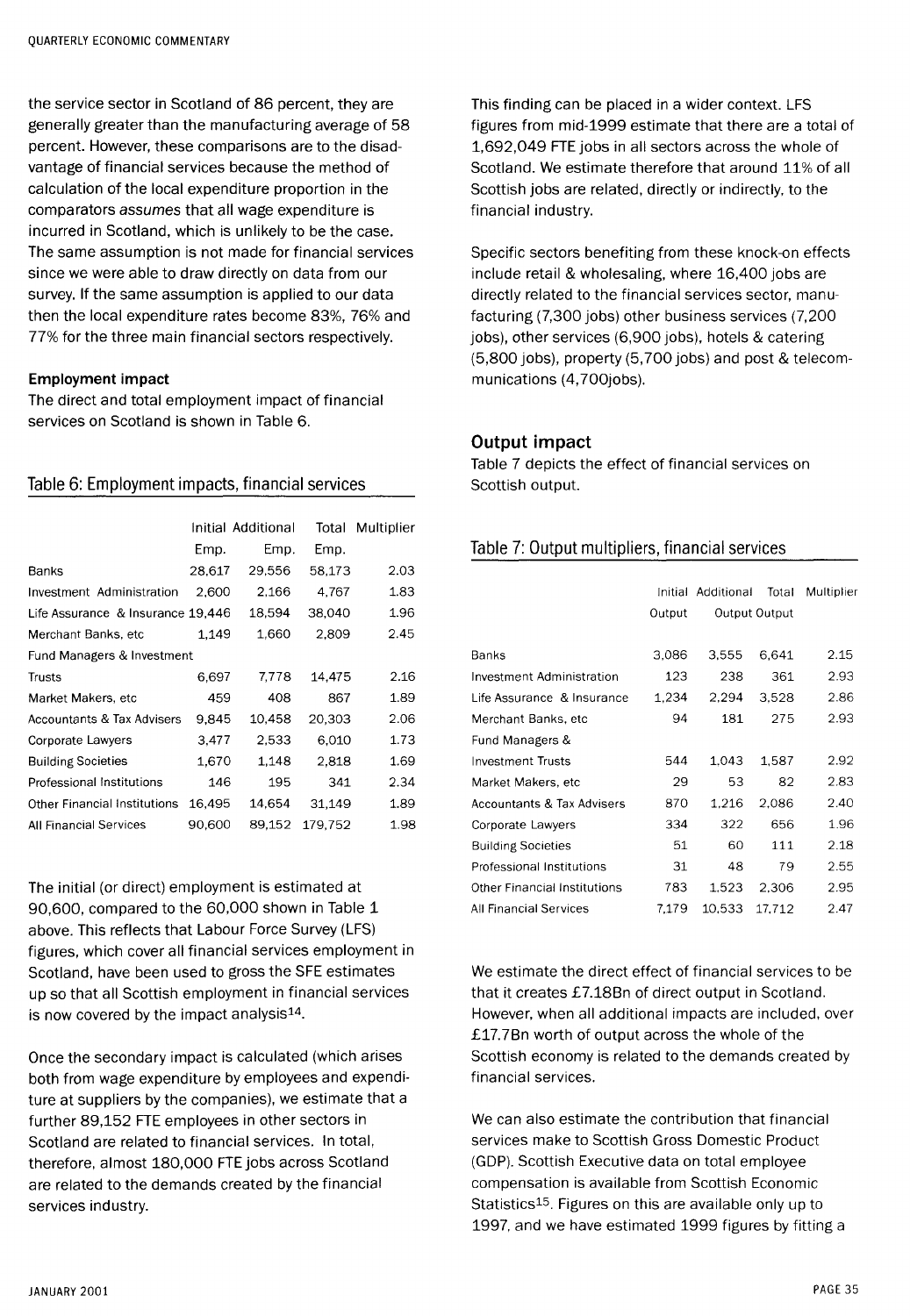simple linear regression time trend to the Scottish Executive's data. Via this procedure, we estimate that total employee compensation paid by all industry in Scotland in 1999 equalled approximately £38Bn. We estimate below that financial services supports direct income of some £2.63. Using the assumption that the financial sector has the same share of Other Value Added as Scotland as a whole, this means that almost 7% of all Scottish output in 1999 is related to the financial services sector.

This suggests that, in these terms, the industry make a similar direct contribution to GDP as the electronics sector, which contributed about 6 percent to GDP on 1995 figures.<sup>16</sup> Comparisons with sectors can be invidious, since they are sensitive to the level of aggregation embraced by the sectoral definition. Yet, it is clear that the value of the financial services product is greater than that produced in most manufacturing sectors - as normally defined - while it is less than that in the public sector<sup>17</sup>, in retail & wholesaling and in real estate and business services<sup>18</sup>.

Table 8 compares the output multipliers derived in the study for the financial services sector against other service sector output multipliers reported by the (then) Scottish Office. The output multiplier derived here (2.47) is greater than the majority of those shown. This can be interpreted as meaning that an increase in output in financial services is particularly effective in creating further demands for Scottish output via indirect and induced effects. In addition, we note that the output multipliers derived for the two main sectors, Banks and Life Assurance & Insurance (which measure 2.15 and 2.86 respectively) are greater than those estimated by the Scottish Office for these two sectors.

However, readers should note that part of this difference arises because we have used different assumptions from those employed by the Scottish Office to calculate the multipliers we have reported here. Our method includes the effects on Scotland of demands made by the sector's non-Scottish based facilities. For example, several of the larger operators have activities based in London (because of its position as a market centre in financial services) yet make demands for Scottish goods and services. We argue that these impacts are a legitimate part of the Scottish financial sector's impact on the Scottish economy and should therefore be included in the multiplier estimates. However, this inclusion would clearly inflate multiplier values relative to those derived by the Scottish Office, and so they are not strictly comparable with the Scottish Office figures.

## Table 8: Output multipliers

| <b>Retail Distribution</b>           | 1.76 |
|--------------------------------------|------|
| <b>Hotels and Restaurants</b>        | 1.71 |
| Telecommunications                   | 1.72 |
| <b>Banking</b>                       | 1.65 |
| Insurance and pension                | 1.99 |
| Auxiliary to Insurance               | 1.44 |
| <b>Real Estate</b>                   | 1.72 |
| <b>Computer and Related Services</b> | 2.06 |
| Legal Activities                     | 1.83 |
| <b>Accountancy Services</b>          | 1.83 |
| Market Research                      | 2.09 |
| All financial services               | 2.27 |
|                                      |      |

## **Inc**o**me impacts**

The Income effects are detailed in Table 9. While the initial income paid to wage earners in Scotland comes to £2.63Bn, we estimate that a total of £4.53Bn worth of wage income in Scotland is related to financial services.

## **Table 9: Income multipliers, financial services**

|                                       | Initial  | Total  | Multiplier    |
|---------------------------------------|----------|--------|---------------|
|                                       | income   | income |               |
| Banks                                 | 744.5    | 1,289  | 1.73          |
| Investment Administration             | 38.1     | 79     | 2.08          |
| Life Assurance & Insurance            | 591.9    | 926    | 1.56          |
| Merchant Banks, etc                   | 28.3     | 60     | 2.11          |
| Fund Managers &                       |          |        |               |
| <b>Investment Trusts</b>              | 328.6    | 469    | 1.43          |
| Market Makers, etc                    | 17.0     | 25     | 1.44          |
| <b>Accountants &amp; Tax Advisers</b> | 245.9    | 439    | 1.79          |
| Corporate Lawyers                     | 85.0     | 130    | 1.53          |
| <b>Building Societies</b>             | 38.8     | 59     | 1.53          |
| Professional Institutions             | 6.0      | 9      | 1.57          |
| <b>Other Financial Institutions</b>   | 505.8    | 1.051  | 2.08          |
| All Financial Services                | 2.630.03 |        | 4.536.31 1.72 |

## **Suggested p**o**li**c**y resp**o**nses**

The FAI study has identified the benefits that Scotland receives from financial services, and demonstrated several facets of its considerable importance to the economy. Against this background, it is reasonable to ask what the role of government policy should be towards the sector. Traditionally, industrial policy has tended to support ailing industries, with the result that successful sectors such as finance have received little if any government support. However, in recent years the focus of policy has moved towards promoting economic development, with support given to sectors and activi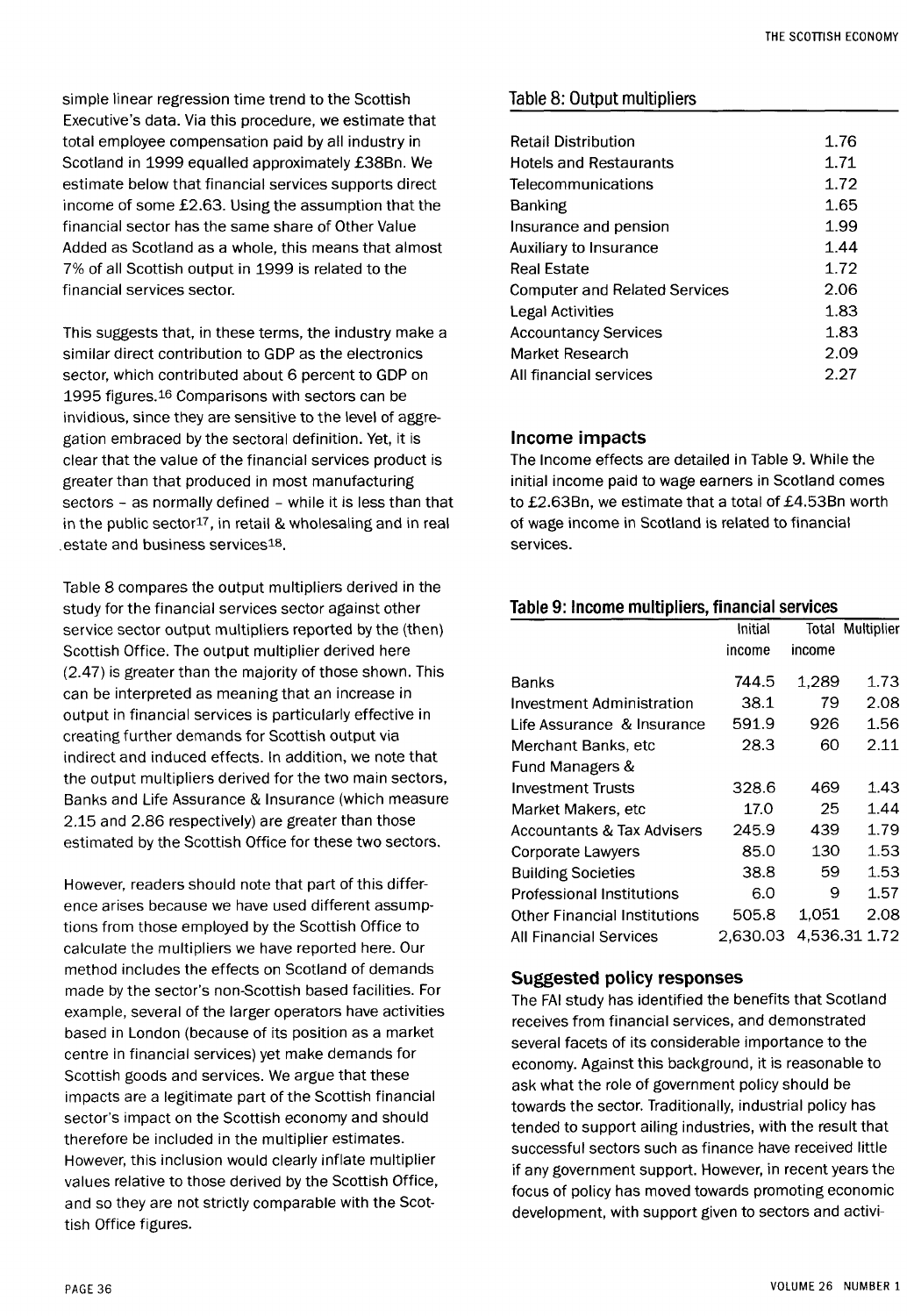ties with development potential. The most obvious example of this is the cluster policy of Scottish Enterprise where Action Plans have been developed for the semiconductor, biotechnology, and food & drink sectors. Would there be any benefits to Scotland in developing a similar approach in financial services?

There is little doubt that the financial services sector has the potential for further economic development. Financial services are in increasing demand as incomes rise generally, and as tastes change in favour of greater private sector provision in areas such as pensions.

The industry would also seem to have the potential to be the motor of a cluster if its growth can generate substantial spillover benefits elsewhere in the economy. On the face of it, financial services offers many of the advantages that could be said to constitute a potential cluster: it is well integrated with the local economy, with the potential for further integration; competition is strong; it is dynamic and innovative; and it is geographically focused.

However, the sector is also subject to a number of present and future threats. These include the threats posed by the risk of take-over of key local firms, the trend towards de-mutualisation, the lack of sufficient size and flexibility in key sub-sectors such as fund management, which is hampering performance, and increased competition due to the growth of e-commerce. Further study is clearly required to establish whether these threats are limiting the development of financial services in Scotland. Such a study is necessary to gauge the nature and scale of the problems and the necessity for state intervention; it could profitably be sponsored jointly by government and SFE.

The present study has identified some of the benefits that Scotland receives from financial services. What is required now is for the Scottish Executive to take a more active role and collaborate with the sector to ensure that such benefits can be enhanced and sustained.

#### Summary and conclusions

The recent study by the Fraser of Allander Institute clearly demonstrates the importance of financial services to Scotland, and has gone some way towards rectifying what was an important gap in the design of local economic policy making. Financial services are an important aspect of Scotland's current economic wellbeing, as the study clearly demonstrates, but they are likely to remain so for the foreseeable future.

Indeed, its contribution is if anything likely to grow as incomes rise and as we see greater private sector provision of financial services. With this in mind, it would perhaps be wise to note, and to remember for the future, the observation made recently by one of the leading figures in Scottish economic history:

"In the private sector, the jewel in the crown is finance."<sup>19</sup>

### Endnotes

1 Scottish Business Insider, January 2000

2 Behind the UK, Switzerland, Spain, Germany and Italy but ahead of France, Belgium, Scandinavia and Ireland.

3 "2000 International Target Cities Report" - Thomson Financial.

4 See below for a definition of this.

5 Additional data were collected on finance organisations that were not members of SFE, while adjustments had to be made to allow for those SFE members who did not respond to the surveys.

6 This re-expenditure creates what are termed the induced and indirect effects of financial services.

7 The FAI's Scottish Input Output Model draws on the Scottish Input Output tables, which describes the sales and purchase transactions between 123 Scottish industries. The tables are now provided annually by the Scottish Executive.

8 In the industrial categorisations defined by the government.

9 The estimated employment is on an FTE basis, and includes full-time, part-time and temporary employment.

10 This figure included Accountants and Tax Advisers, whom the government includes as part of Other Business Services.

<sup>11</sup> The take-over of NatWest by the Royal Bank, which occurred after the study was completed, will serve further to reinforce this trend, since a new world HQ for the merged organisation is to be created in Edinburgh.

12 The total employment figure in Table 4 is again affected by the lack of responses by some companies.

13 Which is clearly less than the total numbers employed by financial services.

<sup>14</sup> There are two major differences between the SFE and LFS figures. The first is that employment in some sectors has been increased - employment in Banking,